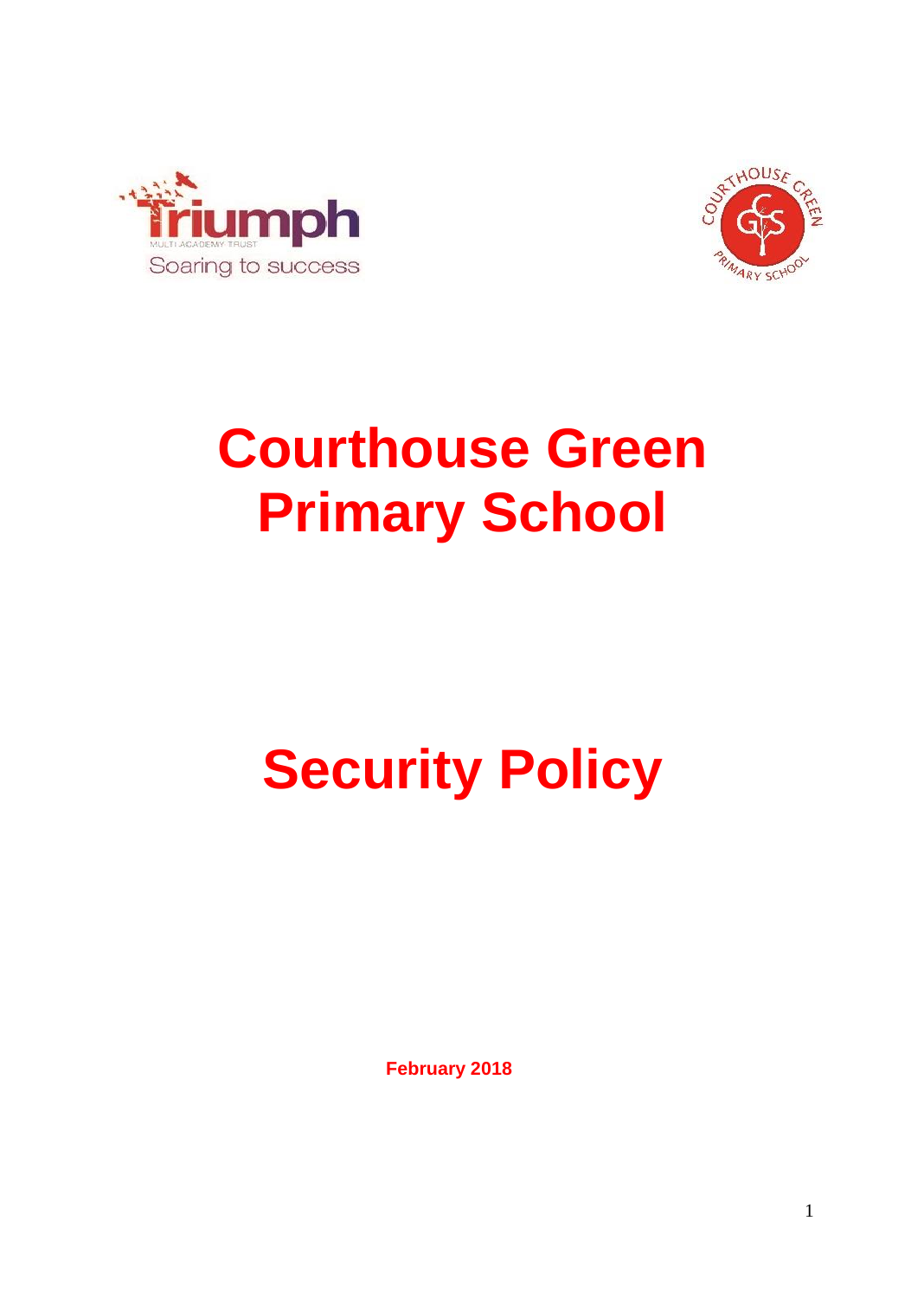This policy will be regularly monitored and evaluated to ensure its effectiveness in providing a safe and caring environment for everyone in our school community. The security measures introduced will not only support the school in ensuring the care and safety of pupils and staff but also enhance the learning and teaching opportunities for our pupils by minimising disruptions to classroom routines and maximise learning and teaching time.

#### **1. Roles and Responsibilities**

Overall school security is the responsibility of the employer. At Courthouse Green School, this is the Board of Directors (The Head Teacher is responsible for implementing the security policy).

#### **Board of Directors**

The Board of Directors has oversight of this policy. It has been drawn up by the Headteacher/Business Manager in consultation with the school's Health and Safety Practitioner, Foresight Health and Safety. The school's Health and Safety Committee meets once a term to review all aspects of safety and security and reports to the Local Governing Body who then report to the Board.

#### **Head Teacher**

The Head Teacher at Courthouse Green School is responsible for implementing the Security Policy. They will ensure that standard procedures are in place to minimise risk and that all staff are fully aware of the security arrangements and of their own responsibilities, receiving such training as is necessary to fulfil those responsibilities.

The school undertake an annual review of security risk assessments and undertake regular routine security checks. Advice is obtained from the school's Health and Safety Practitioner on security matters and all crimes are reported to the Police and to the governments RPA section. The Head Teacher reports regularly to the Local Governing Body who then report to the board.

The Head Teacher is responsible for the security of the premises during the school day; in their absence the Deputy Head Teacher assumes this responsibility.

## **Staff**

Teaching and non-teaching staff should be fully cognisant of the security procedures and know how to:

- protect pupils from harm
- guard against assault
- safeguard property
- contact the police/emergency services

New staff are informed of the school's security policy and of their responsibilities before taking up their post.

#### **Site Services Officer**

The SSO is responsible for the "hands-on" security of the school, for example unlocking and securing the school site and buildings during the week and pre-arranged out of hours community use.

#### **Pupils**

As the children progress through the school, they are made increasingly aware of the security procedures. They should be encouraged to assist with these procedures when possible. The pupils will be taught about personal safety and social responsibilities.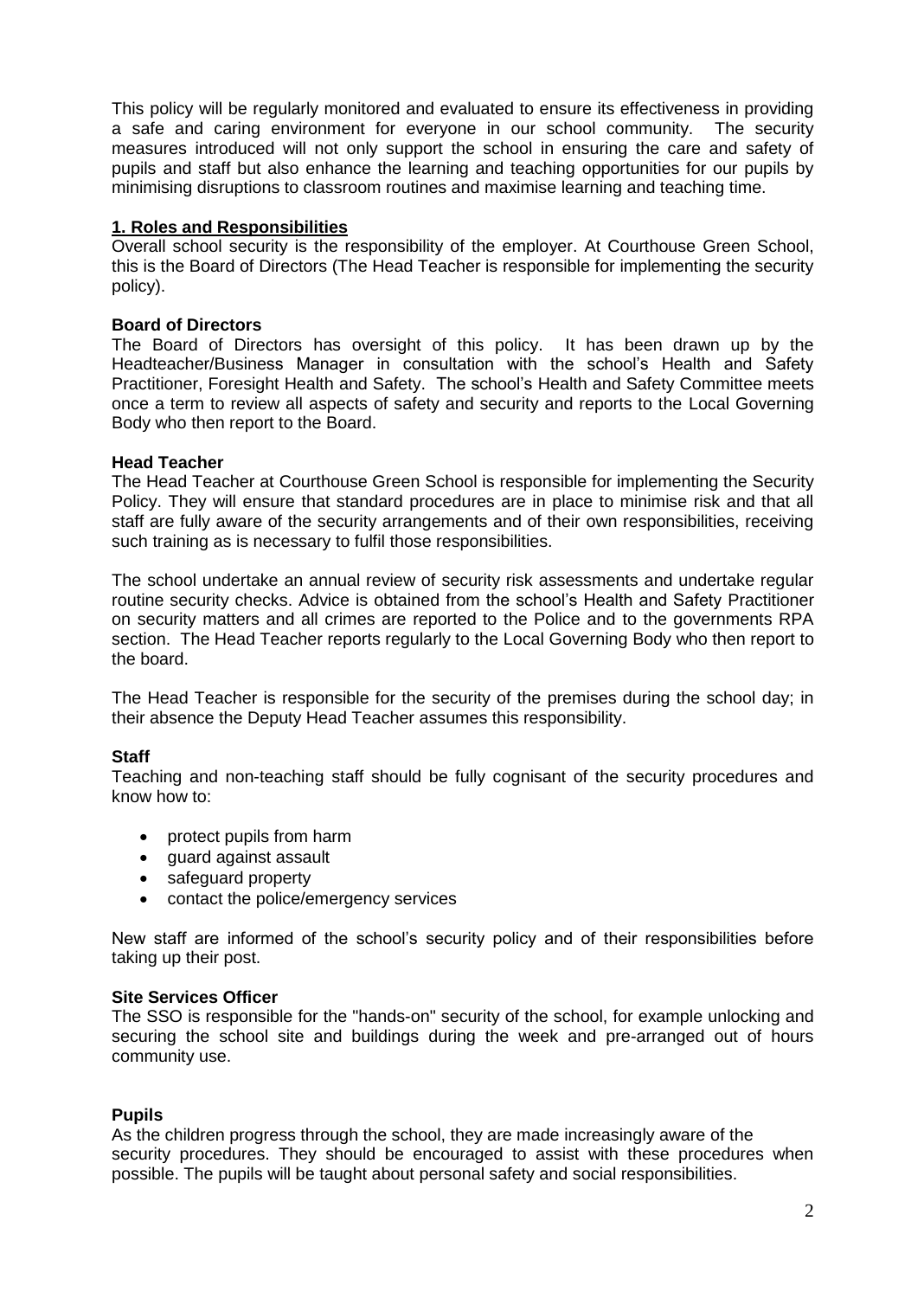#### **Pupils of Special Concern**

The Head Teacher must be informed of any special concerns regarding pupils (e.g. pupils on the Child Protection Register/ looked after children/those who may be abducted/ those who may run away and any who are subject to Care Orders) and parents and outside agencies have a responsibility to ensure that this information is shared with the school. Relevant teachers will be informed in confidence, of any pupils who require special care and sensitivity.

The school's Pastoral Support Manager and her team take a lead on informing the relevant staff of any special concerns regarding pupils. A secure logging system, CPOMS, is used to create a log and also to securely inform the relevant staff of any issues that are necessary to ensure children's safety.

The admin team are informed where there may be issues of children who may be abducted and a plan will be put in place to deal with any issues.

#### **Parents**

The parents of pupils at Courthouse Green School are kept fully informed of security procedures, and of their responsibilities when visiting the school, in the:

- School prospectus
- School website
- School newsletter
- Individual letters
- Schoolcomms messaging service
- School app

#### **Police/Local Community**

Courthouse Green School values co-operation from the local police and community in assisting security arrangements for the school site and the surrounding area.

The school communicates with the local PCSO's on security matters. Local residents are encouraged to report incidents directly to the police.

#### **The Police are called immediately if there is an incident of a violent, aggressive or abusive nature. The Police should be called immediately when a child goes missing, for example after school. Do not wait until a search has taken place.**

Health and Safety Services, with assistance from the Police and Corporate Security Adviser will keep local schools informed of current matters of concern, for example if a stranger is spotted loitering outside the school.

#### **2. Security Strategies**

#### **Control of Access**

Courthouse Green School has a policy of welcoming visitors; however, we realise that problems can occur with angry parents, disaffected young people, criminal trespass or even child abduction or assault. To minimise the risk to the school community, especially the children, we have introduced procedures to limit access to the school site.

#### **School Grounds**

Security fencing bounds the perimeter of the school grounds, and access to the school car park is restricted to staff, minibus and taxis (Speech and Language base children) contractors, deliveries, and parents dropping off and collecting from Wraparound before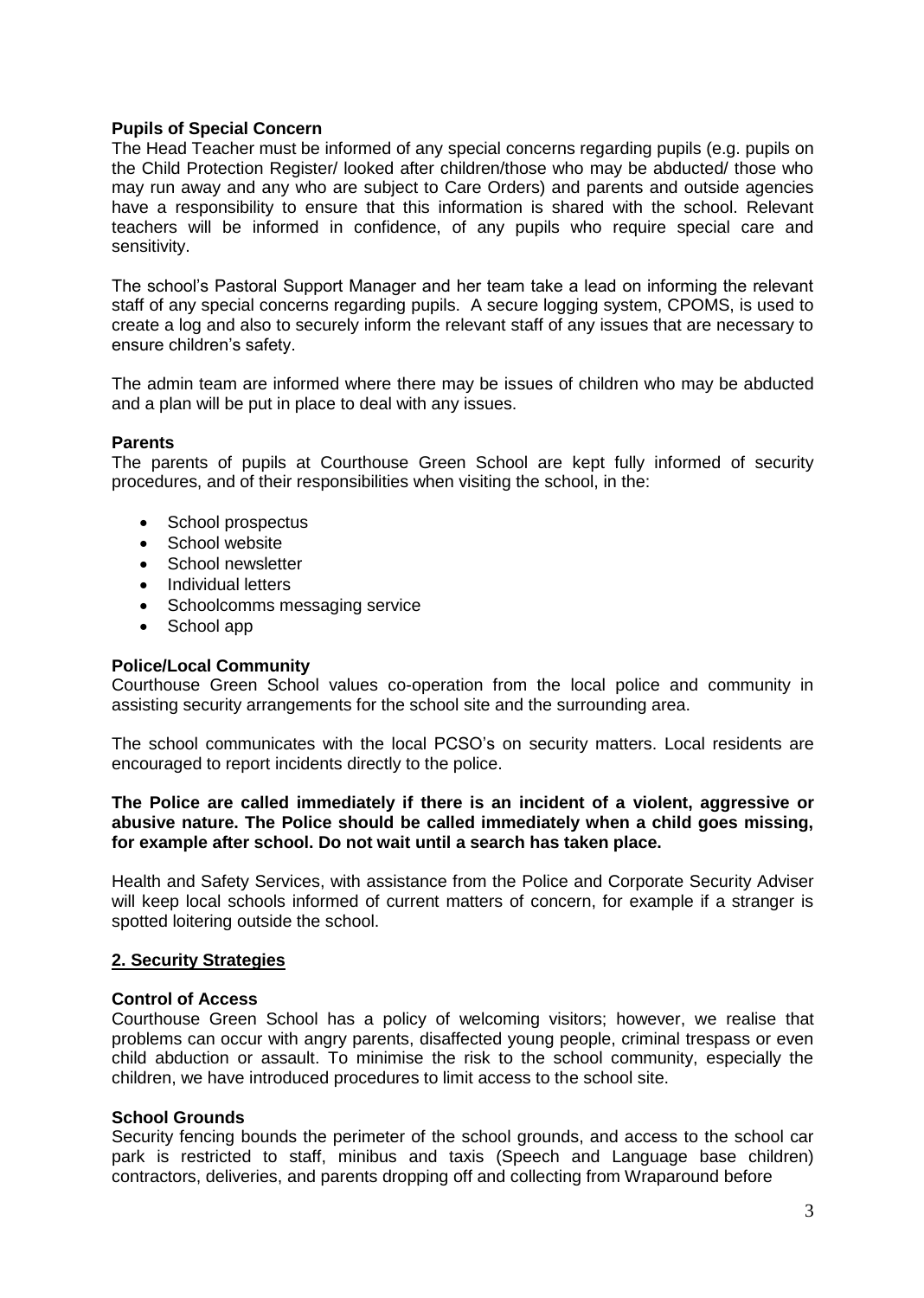8.30 a.m and after 4.30 p.m. All children enter the school grounds via the perimeter pedestrian gates on Sewall Highway and Heddle Grove. There is a speed limit of 5 mph on the school drive and car park. We have a security barrier at the main entrance to the car park and a bell system that allows us to see who is there before we let them into the car park.

The main gates are closed to traffic between 8.30 a.m. and 9.00 a.m. and 3.00 p.m. to 3.30 p.m except mini-buses and taxis that transport children.

During the school day, the pedestrian gates on Heddle Grove and the gate by the Speech and Language unit are locked, during which time visitors and late arrivals should enter through the main front entrance, reporting directly to the administration office, signing-in and presenting credentials.

If a stranger is seen on the school grounds, a member of staff should establish his or her identity and the reason for the visit. If the reason is not legitimate, the stranger should be asked to leave. The school office or a senior member of staff should be alerted immediately and the police called if necessary.

#### **Access to the School Building**

To prevent unauthorised or unknown visitors entering school, locks are fitted to all external doors (excluding the fire doors, which open only from the inside), apart from the main entrance to the school, which has a secure reception area with an access control system installed.

All doors should be locked when the room is not in use and all external doors locked from the inside by teaching staff at the end of break times.

All visitors to the school should report to the administration office, which is clearly signed. In the first instance, a member of admin staff will meet visitors; they will be asked to sign in and give the reason for their visit. After checking their identification a member of the admin staff will then escort visitors to the member of staff requested – or asked to take a seat while the member of staff is contacted. The member of staff then comes to collect the visitor. If a visitor arrives with no identification they are asked to leave unless a member of staff has met with them before and can verify their identity.

All visitors are expected to sign-in and wear a badge before they are allowed into the main part of the school.

No visitor is given unrestricted access to the school; this includes parents. All children and staff are alert to unrecognised adults in school. Children should report strangers to the nearest member of staff. If a stranger is noticed in school, staff should establish his or her identity and reason for the visit.

If, at any time, an unsatisfactory reason is given, or proof of identity cannot be produced then the member of staff concerned should ask for assistance from the nearest colleague. The unauthorised person is asked to leave and escorted from the premises, as they are committing a trespass. If that person refuses, becomes aggressive or damages property, no attempt should be made by staff to eject the intruder and the police should be called immediately.

If parents wish to take their child/children out of school during the school day, they should report to the administration area. A request to take a child out of school should normally be made in advance in writing on a form requesting leave of absence.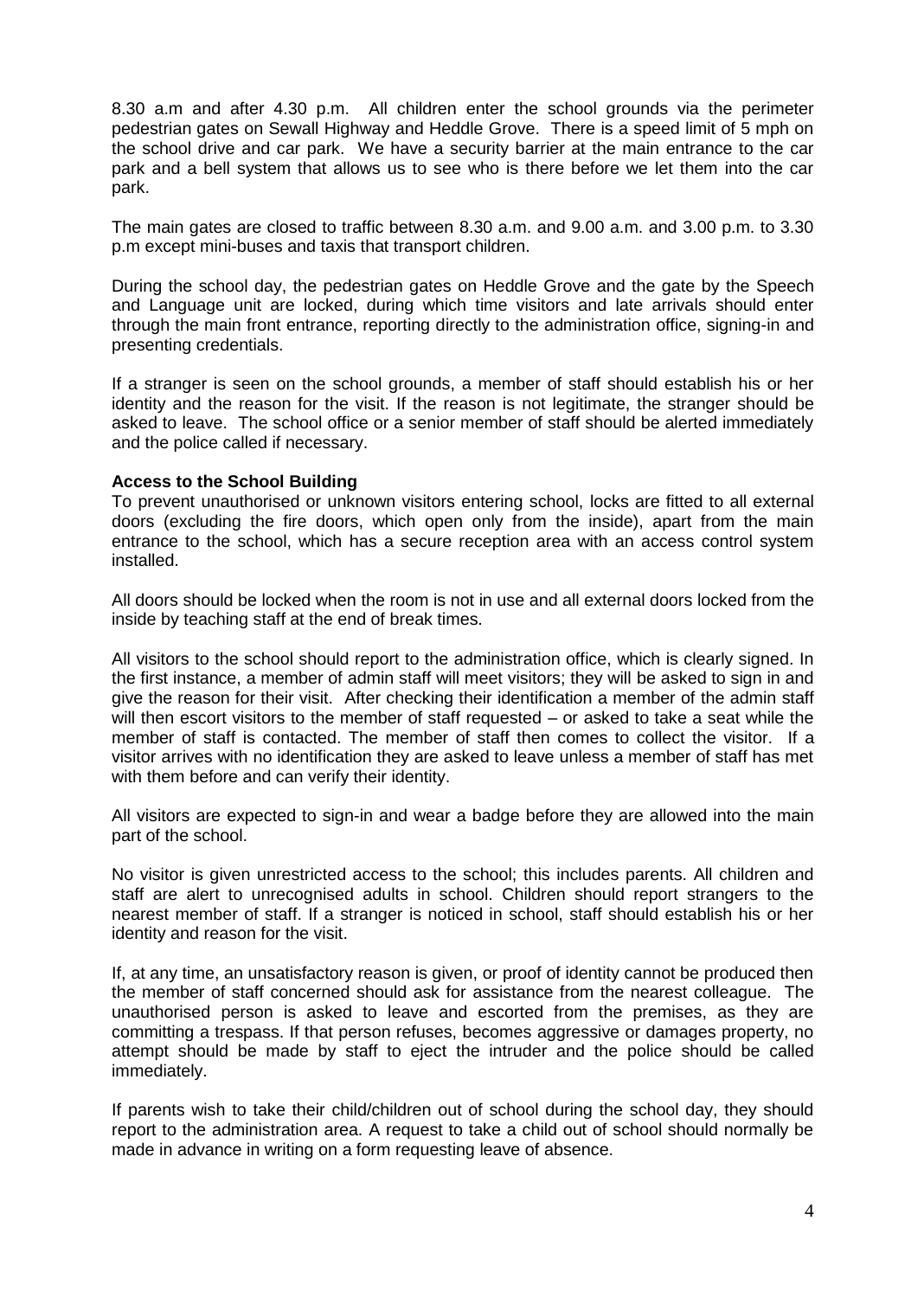## **Trespass**

Courthouse Green School is not a public place to which any member of the public is entitled to have access. Any person who enters without permission is a trespasser; trespassers are asked to leave.

If a parent is causing a disturbance, becoming abusive or violent towards a pupil, member of staff or another parent, the Head Teacher might revoke the parent's permission to be on the premises by taking the following action.

- The parent can be asked to leave and will be told 'I am revoking (withdrawing) your permission to be on the school premises
- If the parent still refuses to leave willingly, the Police are called.
- A formal letter from the Head Teacher/or Governing Body, confirming the parent's permission to visit the school has been revoked for a fixed period.

Formal notification is important in this instance.

#### **The police should be called immediately if there is an incident that is causing concern of an aggressive, abusive or violent nature.**

#### **Entering and Leaving School**

All children enter and leave the school by their classroom doors. The front door is to be used only if a child arrives after 8.50 am, when they should report to the office.

#### **Supervision of School Grounds**

Teaching staff are requested to be on the playground at 8.45 a.m. so that parents can leave their child in safety. The Site Services Officer makes sure that the gates are closed securely shortly after 9.00 a.m.

Children are supervised at all times when in the playground(s). Supervision is by teachers and support staff at morning and afternoon breaks and by the Lunchtime Supervisors at lunchtime.

If a teacher requests that a pupil remains in class for any reason then it is the class teacher's responsibility to supervise that pupil. It is always advisable for staff to ensure that they are not alone with pupils for any length of time. It is good practice to always have another person present at all times to safeguard both staff and pupils from sensitive situations. Pupils must not be left alone in classroom areas.

#### **Leaving School at the End of the Day**

At the end of the school day, the children leave by the classroom door. Where children are collected by their parents, they will be handed over by the teacher. After ten minutes, if a parent/carer hasn't arrived, the children are taken to the school office where the admin team will make contact to find out what the delay is. The child stays in the office until an authorised adult arrives. No child is allowed to leave unless we are sure they are safe. Children up to Year 4 must be collected by an adult. If a Year 5 or Year 6 child's parents wish them to walk home alone they must complete a form available from the school office to give their permission.

#### **Leaving School During the Day**

No child is allowed out of school for an appointment during the day, unless a known **adult** arrives to collect him or her and reports to the office first. Prior notice should be given to the school. If an unknown adult arrives to collect a child we will always contact the parents to verify the identification of that adult before we allow the child to leave site with them.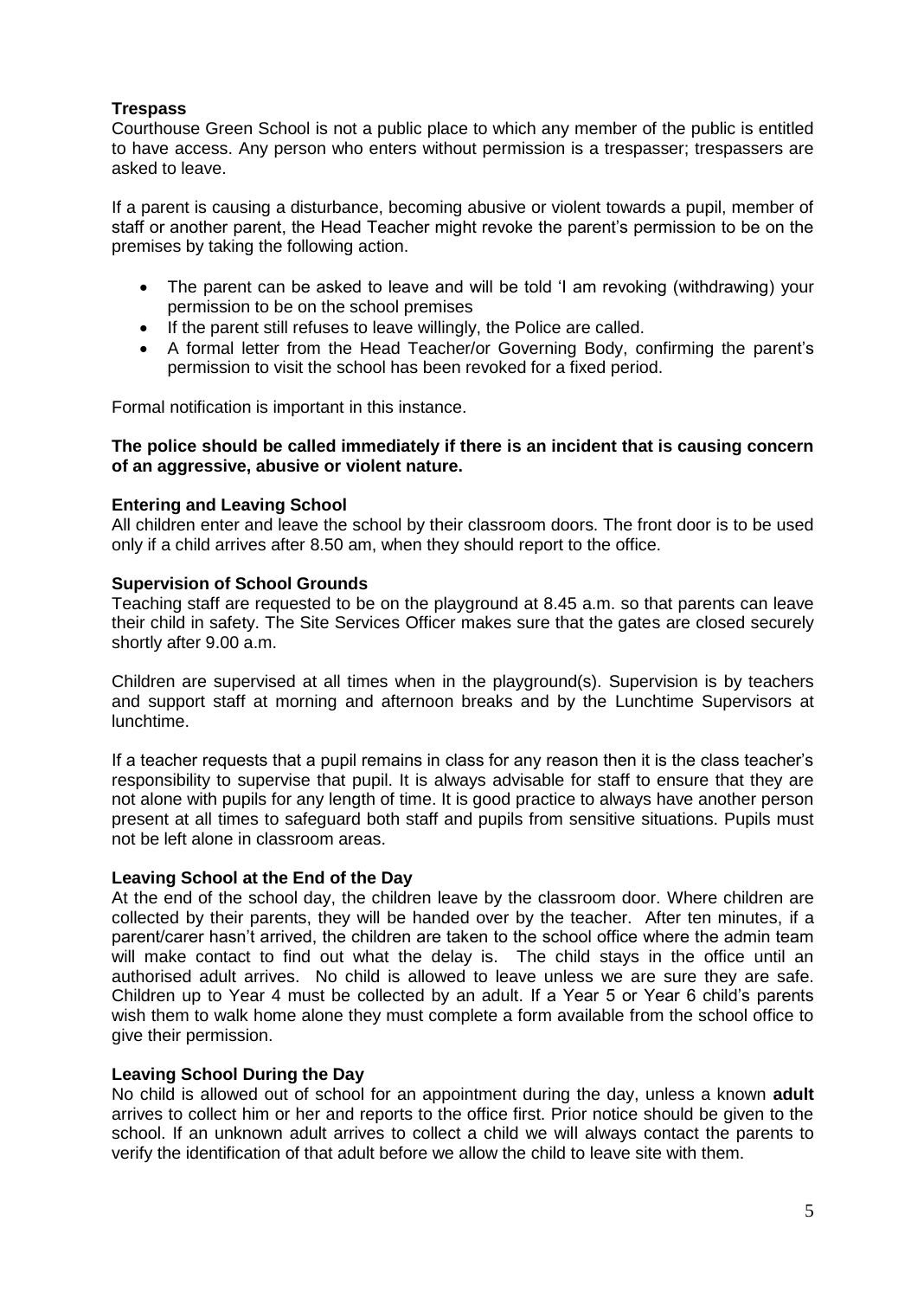It is school policy that an unknown adults brings photo identification with them and gives us a password that has been provided previously by the parent.

#### **Educational Visits**

Staff will closely supervise pupils during educational visits. The wearing of school uniform may be requested on all school visits. The school should be contacted if any pupil is injured or the party is likely to be delayed e.g. if the coach breaks down. Parents will then be informed accordingly. **See Educational Visits Policy.**

#### **Security of Personal Property**

Children should not bring anything of value to school. Individual staff are responsible for their own property. It is advised that staff do not bring large amounts of cash nor expensive/valuable items into the workplace. Mobile phones, wallets, handbags etc. should never be left unattended – they should be kept on the person or secured away in a lockable cupboard/drawer/locker.

#### **Security of Equipment and Cash**

Main items of school equipment, for example computers, TVs, videos, are security marked using Smartwater. Portable ICT equipment (e.g. laptops, digital cameras, ipads, ipods) are not to be left unattended in an insecure classroom or office. Such items must be locked away.

All monies collected by staff must be sent to the school office **immediately** for recording and banking. Money is banked as soon as possible and is collected weekly by a contractor. The school has a safe for the storage of money. When dealing with sums of money, the personal safety of staff is paramount and staff should never place their own personal safety at risk. We have a Service Level Agreement for the collection and transfer of cash to the bank.

#### **Security of Building**

An effective monitored intruder alarm is in operation. This is always set when the school is empty. Security lighting has been installed.

#### **Safety of Key Holding Staff**

Key holders called to the school premises in answer to the intruder alarm must not enter the school premises unaccompanied. The Communications Team of Coventry City Council will attend if the intruder alarm sounds to ensure that it is safe to enter the site. They will then call in school staff where necessary. If no reason for the alarm presents itself they will set the alarm and leave a communication for the school.

The Head Teacher and the Site Services Officer are designated key holders and are responsible for the security of the building.

When calling the Communications Team, there are passwords to use. One for a normal call out and one to use if the caller is under duress. The relevant staff have been informed of the password system.

#### **Site Services Officer**

It is the responsibility of the site services officer to check daily that all locks and catches are in working order, that the emergency lighting is working and that the fire alarm has no faults. The operation of the intruder alarm will also be checked, regularly maintained and results documented. These systems are monitored by ESU.

It is the responsibility of the site services officer to ensure that all classrooms and offices are secure, the external doors and windows closed and locked, and equipment switched off, before leaving the premises. The SSO is also responsible for locking the gates and setting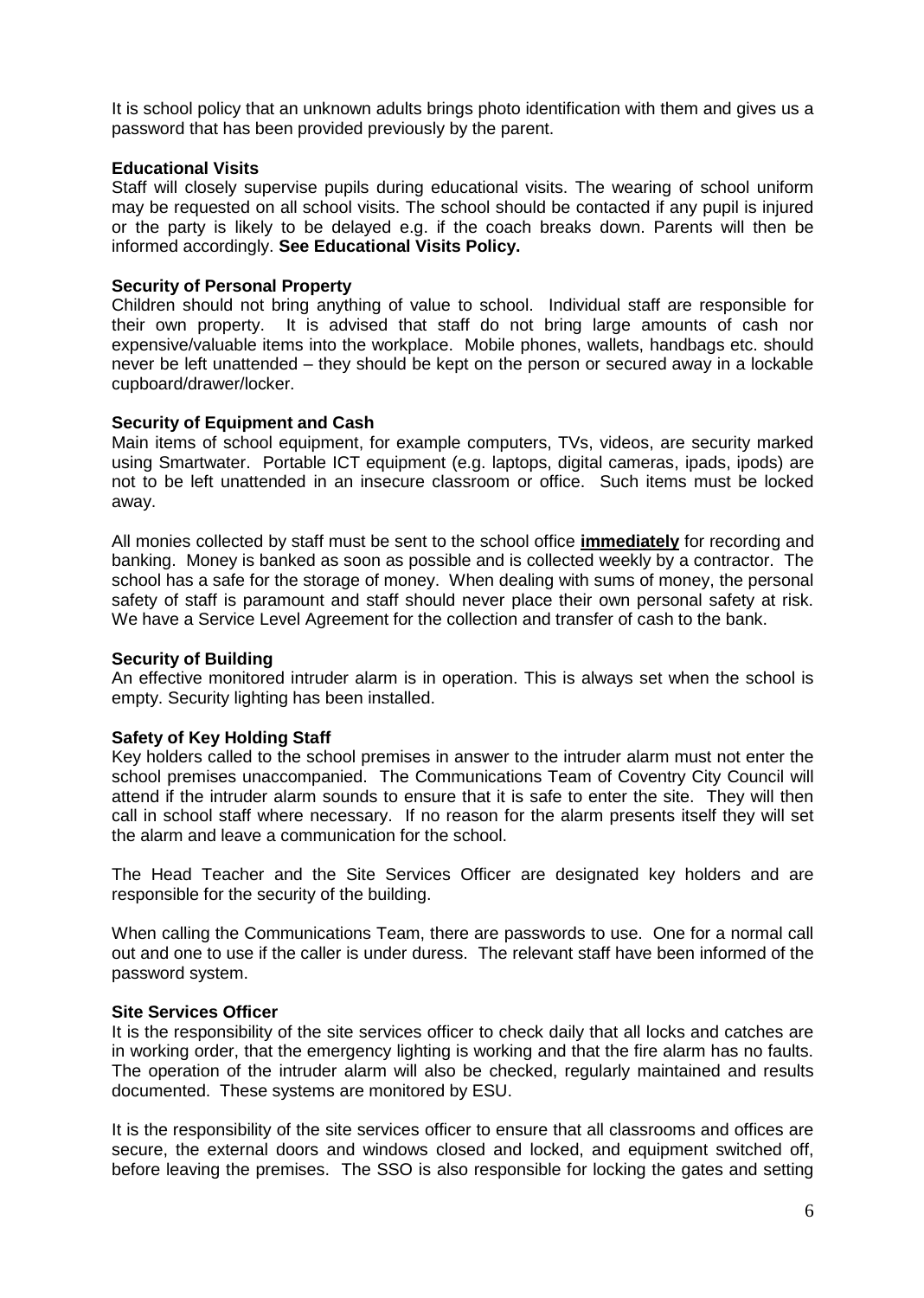the intruder alarm at the end of the day. All internal doors must be closed before the school is locked up.

#### **Contractors in School**

When contractors are working in Courthouse Green School, the following precautions should be taken:

The school will provide all contractors with relevant information regarding the building, such as the fire and emergency plans, fire evacuation and details of first aid provision. When on the school site, contractors must sign in. Badges identifying the company for which they work, should be worn at all times along with a school visitor badge.

Contractor work on site will be subject to a specific risk assessment detailing how segregation between workers and pupils will be achieved. If contractors have to work in areas where pupils are present, pupils will always be under the direct supervision of a school staff member. Contractors will be expected to comply with acceptable and expected behaviour policy towards pupils. Where offered and when relevant, DBS clearance from the contractors company will be seen.

#### **Access Outside School Hours**

On occasion, staff, pupils or contractors require access to the school out of normal school hours, in the evenings or at weekends and in the holidays. Courthouse Green School is aware that some staff are working on the premises before and after school and their security has to be safeguarded.

No person should be in school on their own, if at all possible. If this is unavoidable, all the doors should be locked and the staff member should have access to a (mobile) 'phone and have a buddy system in place. Specific risk assessments and procedures for lone working are in place within the school and are reviewed annually.

Curtains and blinds should always be closed in the evening, but especially if staff are working late. If the Hall were to be used for evening lettings (none accepted at present) the Site Services Officer or members of staff need to be in attendance as if is not possible to lock off certain areas of the new school building.

#### **Fire**

At Courthouse Green School, we acknowledge that one of the most serious threats is arson and to reduce the risk, we take the following precautions:

Automatic fire detection, and fire alarm are in place throughout the school. These are tested regularly and the results documented. There is a sprinkler system installed.

Fire drills take place each term. All fire exits are kept clear at all times and neither left open, nor locked from the inside.

The school grounds are kept clear of litter and movable objects that could be used to start a fire. The school refuse bins are secured in a locked bin store away from the building.

#### **Bomb Threats**

Any warning Courthouse Green School receives about such a threat is treated seriously, with the safety of the pupils and staff paramount. If a bomb threat is received the school should be evacuated immediately according to the emergency plan and the emergency services informed.